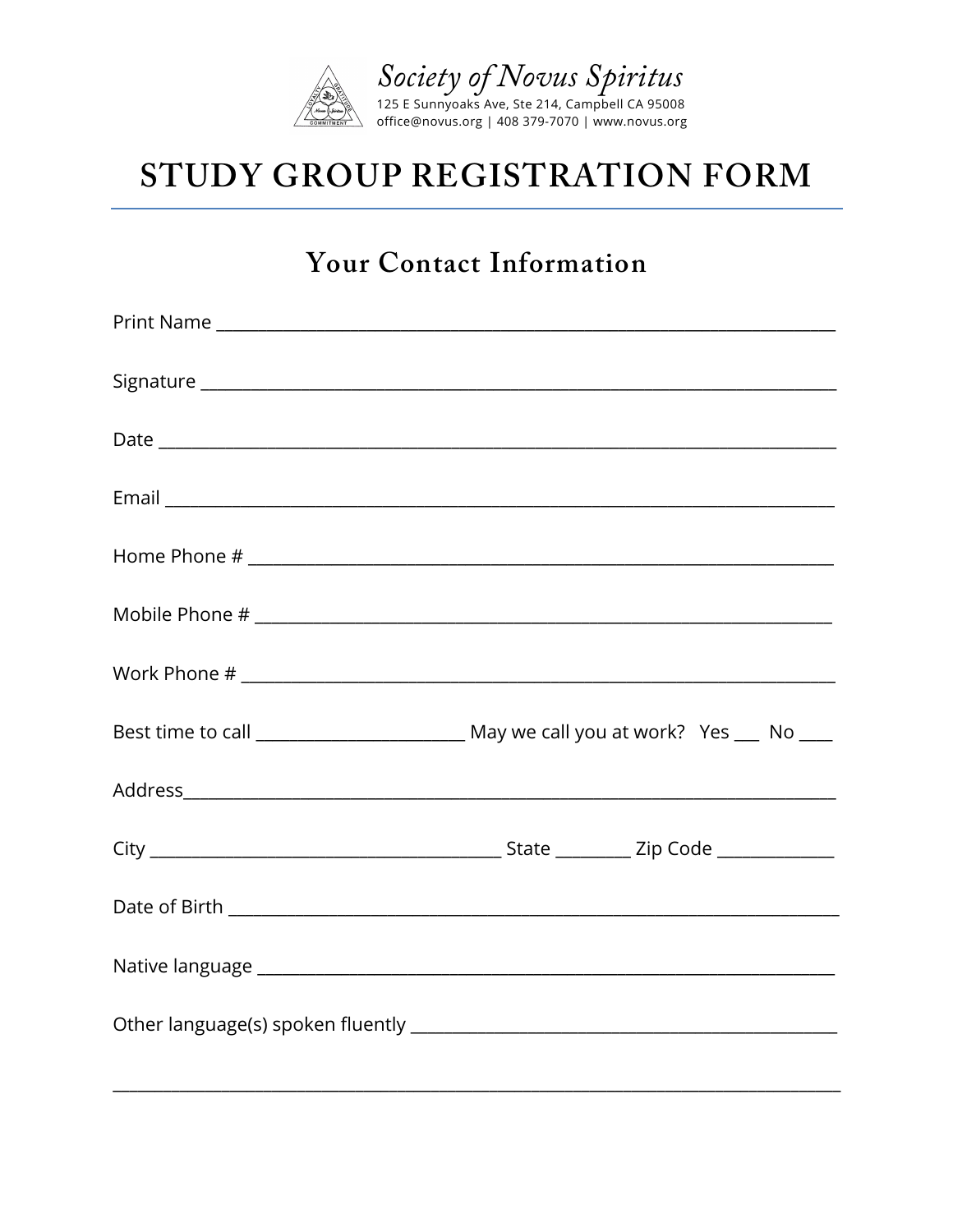### **Study Group Information**

My intention is do the following in regard to starting a new Study Group:

\_\_\_\_\_\_\_ Form a Study Group by hosting a group of 2 – 20 people.

**\_\_\_\_\_\_\_** Form a Single Study Group by studying on my own.

My intention is to do the following in regard to accepting new members:

\_\_\_\_\_\_\_ I am willing to accept New Members into my Study Group.

I am NOT willing to accept New Members into my Study Group.

### **Monthly Recordings**

Every month, once your Charter Fee of \$25 is received, you will be sent your copy of a Spiritual Message presented at a Novus Spiritus Church Service. This audio file will be mailed as a CD or emailed as an MP3 download, as per your preference.

Please make a reminder to yourself to send in your Charter Fee at the beginning of each month. We will not be sending an invoice.

Please indicate how you would like to receive your audio files:

\_\_\_\_\_\_\_Audio Compact Disc (CD)

\_\_\_\_\_\_\_MP3 download

## **Payment Options and Information**

#### CHECK or MONEY ORDER

If paying by *check or money order*, please make it for \$25, payable to *Society of Novus Spiritus* and mail it to: